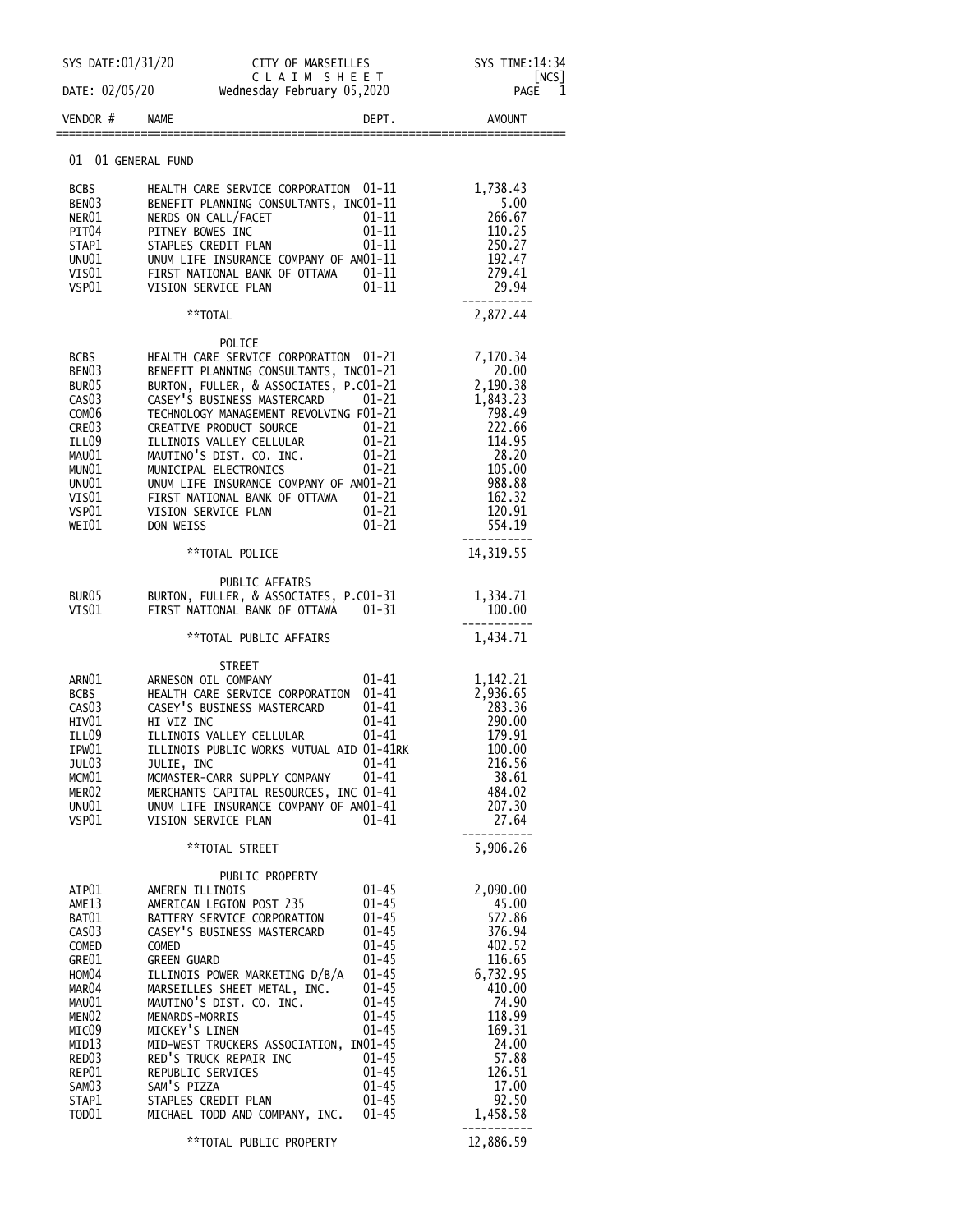| SYS DATE:01/31/20<br>DATE: 02/05/20 | CITY OF MARSEILLES<br>CLAIM SHEET<br>wednesday February 05,2020 | SYS TIME: 14:34<br>[NCS]<br>2<br>PAGE |
|-------------------------------------|-----------------------------------------------------------------|---------------------------------------|
| VENDOR # NAME                       | DEPT.                                                           | <b>AMOUNT</b>                         |
| 01 01 GENERAL FUND                  |                                                                 |                                       |
|                                     | PUBLIC PROPERTY                                                 |                                       |
|                                     | 01 01 GENERAL FUND<br>GRAND TOTAL 37,419.55                     |                                       |
| IPRF                                | ILLINOIS PUBLIC RISK FUND<br>04-00                              | 5,721.00                              |
|                                     | **TOTAL                                                         | 5,721.00                              |
|                                     | 04 04 LIABILITY INSURANCE FUND GRAND TOTAL 5,721.00             |                                       |
| BUR <sub>05</sub>                   | BURTON, FULLER, & ASSOCIATES, P.C08-00                          | 1,064.50                              |
|                                     | **TOTAL                                                         | 1,064.50                              |
|                                     | 08 08 COMMUNITY IMPROVEMENTS GRAND TOTAL                        | 1,064.50                              |
| CAR <sub>03</sub>                   | $15 - 00$<br>CARGILL INC                                        | 11,891.65                             |
|                                     | **TOTAL                                                         | 11,891.65                             |
|                                     | GRAND TOTAL 11,891.65                                           |                                       |
| KAN01                               | KANE, MCKENNA & ASSOCIATES, INC. 22-00                          | 21.88                                 |
|                                     | **TOTAL                                                         | 21.88                                 |
|                                     | 22 22 TIF I<br><b>GRAND TOTAL</b>                               | 21.88                                 |
| KAN01                               | KANE, MCKENNA & ASSOCIATES, INC. 23-00                          | 21.88                                 |
|                                     | **TOTAL                                                         | 21.88                                 |
|                                     | 23 23 TIF II<br><b>GRAND TOTAL</b>                              | 21.88                                 |
| KAN01                               | KANE, MCKENNA & ASSOCIATES, INC. 24-00                          | 21.87                                 |
|                                     | **TOTAL                                                         | 21.87                                 |
|                                     | 24 24 TIF III<br><b>GRAND TOTAL</b>                             | 21.87                                 |
| KANO1                               | KANE, MCKENNA & ASSOCIATES, INC. 25-00                          | 21.87                                 |
|                                     | **TOTAL                                                         | 21.87                                 |
|                                     | 25 25 TIF IV<br><b>GRAND TOTAL</b>                              | 21.87                                 |
| BUR05                               | BURTON, FULLER, & ASSOCIATES, P.C34-00                          | 16.50                                 |
|                                     | **TOTAL                                                         | 16.50                                 |
|                                     | 34 34 COMMUNITY DEVELOPMENT FUND GRAND TOTAL                    | 16.50                                 |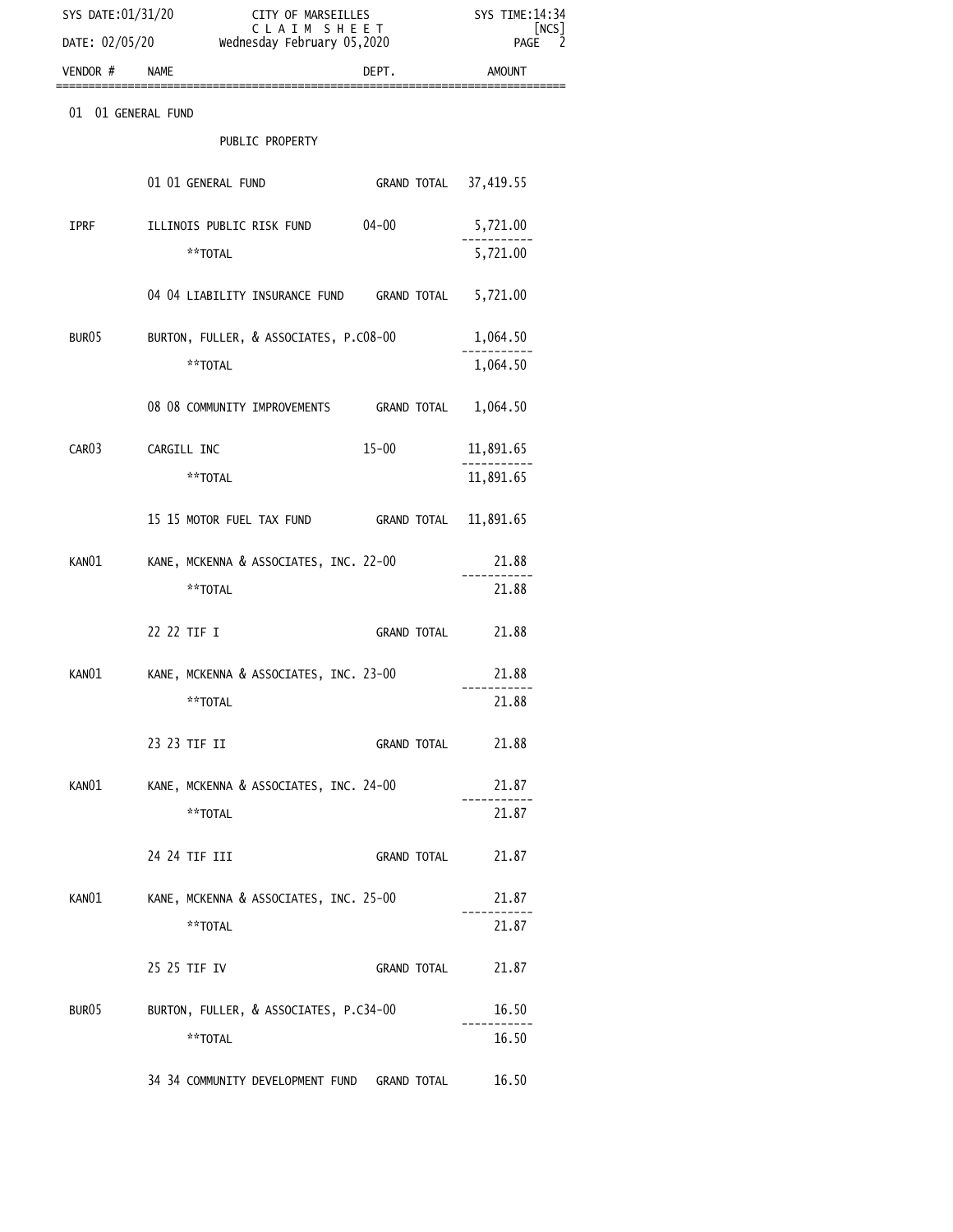| SYS DATE: 01/31/20                     |                                                                                                                 |                        | SYS TIME: 14:34           |
|----------------------------------------|-----------------------------------------------------------------------------------------------------------------|------------------------|---------------------------|
| DATE: 02/05/20                         | ---- vi m <del>u</del> kseilles<br>C L A I M  S H Е Е Т<br>esday February 05,2020<br>Wednesday February 05,2020 |                        | [NCS]<br>3<br><b>PAGE</b> |
| VENDOR # NAME                          |                                                                                                                 | DEPT.                  | AMOUNT                    |
|                                        | 50 50 STORMWATER MANAGEMENT FUND                                                                                |                        |                           |
| OPP01                                  | OPPERMAN CONSTRUCTION                                                                                           | $50 - 00$              | 27,107.00                 |
|                                        | **TOTAL                                                                                                         |                        | 27,107.00                 |
|                                        |                                                                                                                 |                        |                           |
|                                        | 50 50 STORMWATER MANAGEMENT FUND GRAND TOTAL                                                                    |                        | 27,107.00                 |
| ARNO1                                  | ARNESON OIL COMPANY                                                                                             | $51 - 00$              | 496.83                    |
| <b>BCBS</b><br>BENO3                   | HEALTH CARE SERVICE CORPORATION 51-00<br>BENEFIT PLANNING CONSULTANTS, INC51-00                                 |                        | 933.13<br>10.00           |
| CAS <sub>0</sub> 3                     | CASEY'S BUSINESS MASTERCARD 51-00                                                                               |                        | 348.88<br>391.38          |
| CUM <sub>01</sub><br>CUR <sub>01</sub> | CUMMINS SALES AND SERVICE<br>CURTIS 1000-INC                                                                    | $51 - 00$<br>$51 - 00$ | 362.30                    |
| <b>FLU01</b>                           |                                                                                                                 |                        | 673.20                    |
| HOM04                                  | FLUID - AIRE DYNAMICS, INC<br>ILLINOIS POWER MARKETING D/B/A<br>ILLINOIS VALLEY CELLULAR                        |                        | 3,323.71                  |
| ILL09                                  | ILLINOIS VALLEY CELLULAR                                                                                        | $51 - 00$              | 239.88                    |
| JUL03                                  | JULIE, INC                                                                                                      | $51 - 00$              | 216.56                    |
| MCM01<br>MER <sub>02</sub>             | MCMASTER-CARR SUPPLY COMPANY<br>MERCHANTS CAPITAL RESOURCES, INC 51-00                                          | $51 - 00$              | 77.62<br>484.02           |
| NER01                                  | NERDS ON CALL/FACET                                                                                             | $51 - 00$              | 266.67                    |
| PIT <sub>06</sub>                      | PURCHASE POWER-PITNEY BOWES                                                                                     | $51 - 00$              | 41.26                     |
| SIL01                                  | SILLIKER, INC - MERIEUX NUTRISCI51-00                                                                           |                        | 12.20                     |
| TES01                                  | T.E.S.T.                                                                                                        | $51 - 00$              | 414.50                    |
| UNU01<br>VIS01                         | UNUM LIFE INSURANCE COMPANY OF AM51-00<br>FIRST NATIONAL BANK OF OTTAWA 51-00                                   |                        | 418.14<br>560.50          |
| VSP01                                  | VISION SERVICE PLAN                                                                                             | $51 - 00$              | 119.76                    |
|                                        | **TOTAL                                                                                                         |                        | 9,390.54                  |
| HOMO4<br>THR <sub>02</sub>             | ILLINOIS POWER MARKETING D/B/A 51-10<br>THRUSH SANITATION SERVICE, INC. 51-10                                   |                        | 614.57<br>75.00           |
|                                        | **TOTAL                                                                                                         |                        | 689.57                    |
|                                        |                                                                                                                 |                        |                           |
|                                        | 51 51 WATER FUND                                                                                                | GRAND TOTAL            | 10,080.11                 |
| ARN01                                  | ARNESON OIL COMPANY                                                                                             | $52 - 00$              | 775.20                    |
| <b>BCBS</b>                            | HEALTH CARE SERVICE CORPORATION 52-00                                                                           |                        | 2,029.96                  |
| BEN <sub>03</sub><br>CLE <sub>02</sub> | BENEFIT PLANNING CONSULTANTS, INC52-00<br>CLEVELAND COTTON PRODUCTS                                             | $52 - 00$              | 5.00<br>104.98            |
| COM11                                  | COMPLETE INTEGRATION AND SERVICES52-00                                                                          |                        | 437.50                    |
| CUR <sub>01</sub>                      | CURTIS 1000-INC                                                                                                 | 52-00                  | 362.30                    |
| GRE01                                  | <b>GREEN GUARD</b>                                                                                              | $52 - 00$              | 142.34                    |
| HOM <sub>04</sub>                      | ILLINOIS POWER MARKETING D/B/A                                                                                  | $52 - 00$              | 4,419.16                  |
| ILL09<br>IND01                         | ILLINOIS VALLEY CELLULAR<br>INDUSTRIAL POWER CONTROLS INC.                                                      | $52 - 00$<br>$52 - 00$ | 198.32<br>59.71           |
| MER <sub>02</sub>                      | MERCHANTS CAPITAL RESOURCES, INC 52-00                                                                          |                        | 242.02                    |
| NER01                                  | NERDS ON CALL/FACET                                                                                             | $52 - 00$              | 266.66                    |
| PDC01                                  | PDC LABORATORIES, INC                                                                                           | $52 - 00$              | 307.80                    |
| PIT <sub>06</sub>                      | PURCHASE POWER-PITNEY BOWES                                                                                     | $52 - 00$              | 41.26                     |
| STAP1<br>UNU01                         | STAPLES CREDIT PLAN<br>UNUM LIFE INSURANCE COMPANY OF AM52-00                                                   | $52 - 00$              | 64.80<br>405.31           |
| USA01                                  | USA BLUE BOOK                                                                                                   | $52 - 00$              | 383.51                    |
| VIS01                                  | FIRST NATIONAL BANK OF OTTAWA                                                                                   | $52 - 00$              | 61.50                     |
| VSP01                                  | VISION SERVICE PLAN                                                                                             | $52 - 00$              | 59.88                     |
|                                        | **TOTAL                                                                                                         |                        | 10,367.21                 |
| HOM04                                  | ILLINOIS POWER MARKETING D/B/A 52-10                                                                            |                        | 2,528.22                  |
|                                        | **TOTAL                                                                                                         |                        | 2,528.22                  |
|                                        | 52 52 SEWER FUND                                                                                                | GRAND TOTAL 12,895.43  |                           |